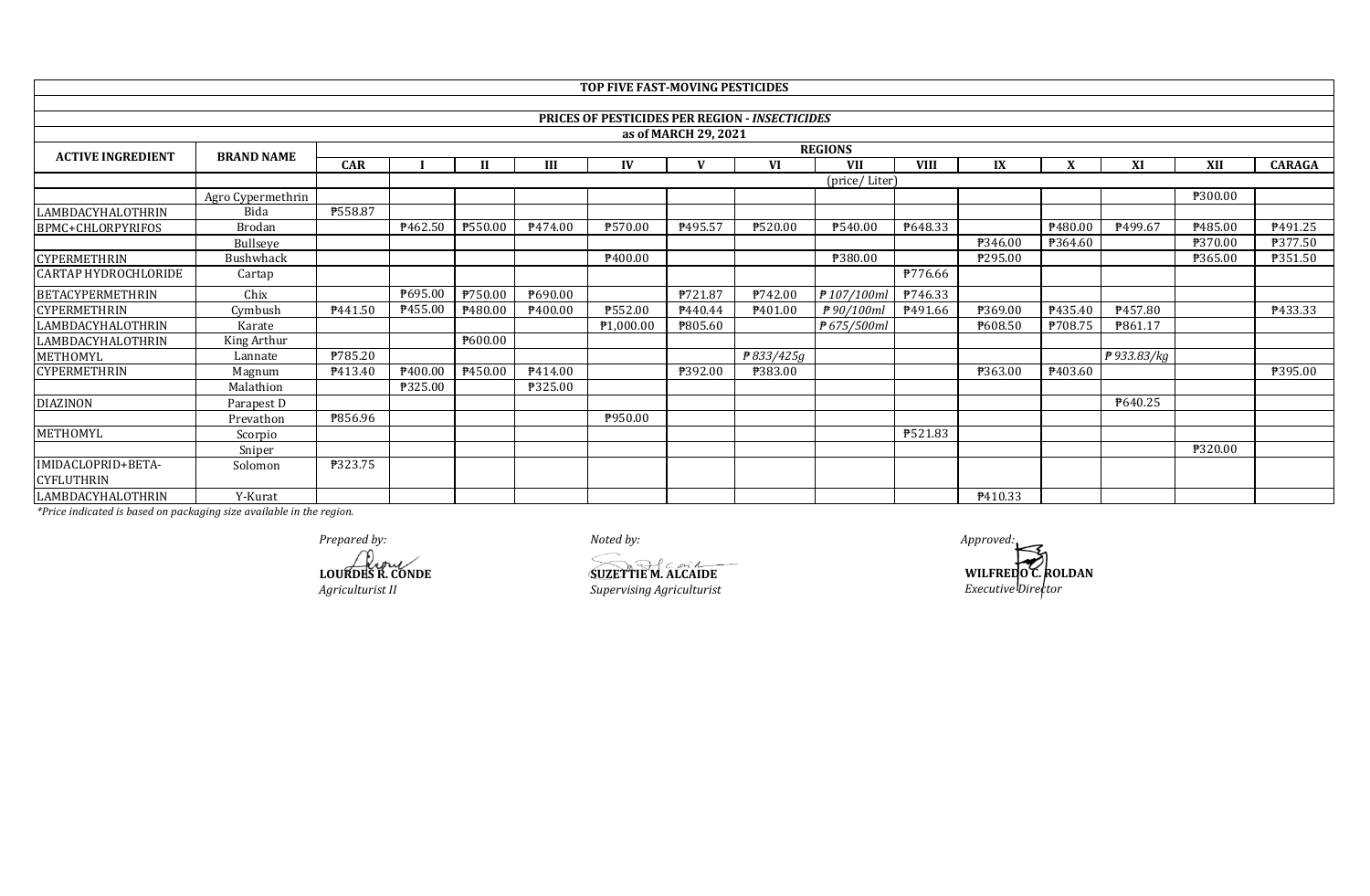|                                  |                    |            |                |              |           |                       |                       | <b>PRICES OF PESTICIDES PER REGION - HERBICIDES</b> |               |                        |                       |         |         |                     |                      |  |  |
|----------------------------------|--------------------|------------|----------------|--------------|-----------|-----------------------|-----------------------|-----------------------------------------------------|---------------|------------------------|-----------------------|---------|---------|---------------------|----------------------|--|--|
|                                  |                    |            |                |              |           |                       | as of MARCH 29, 2021  |                                                     |               |                        |                       |         |         |                     |                      |  |  |
| <b>ACTIVE INGREDIENT</b>         | <b>BRAND NAME</b>  |            | <b>REGIONS</b> |              |           |                       |                       |                                                     |               |                        |                       |         |         |                     |                      |  |  |
|                                  |                    | <b>CAR</b> |                | $\mathbf{H}$ | III       | IV                    | $\mathbf{V}$          | VI                                                  | <b>VII</b>    | <b>VIII</b>            | IX                    | X       | XI      | XII                 | <b>CARAGA</b>        |  |  |
|                                  |                    |            |                |              |           |                       |                       |                                                     | (price/Liter) |                        |                       |         |         |                     |                      |  |  |
| $2,4-D$ IBE                      | 2-4D Ester         |            |                |              |           | P450.00               | P338.71               |                                                     |               | ₱398.75                |                       |         | ₱329.50 |                     | $\overline{P}308.50$ |  |  |
|                                  | 24 <sub>D</sub>    |            | ₱300.00        |              |           |                       |                       |                                                     | P400.00       |                        | ₱255.00               |         |         |                     | P280.00              |  |  |
|                                  |                    |            |                |              |           |                       |                       | ₱627.00                                             |               |                        |                       |         | ₱690.20 | ₱980.00             |                      |  |  |
| BUTACHLOR+PROPANIL               | Advance            |            |                |              |           |                       |                       |                                                     |               |                        |                       |         |         |                     |                      |  |  |
|                                  | Agro Bonds         |            |                |              |           |                       |                       |                                                     |               |                        |                       |         |         | P <sub>480.00</sub> |                      |  |  |
|                                  | Clear-out          | P347.66    | ₱345.00        | ₱380.00      |           |                       |                       |                                                     |               |                        |                       |         | ₹455.00 | $*P1,000/gal$       | ₹425.00              |  |  |
| <b>GLYPHOSATE IPA</b>            | <b>Ground Plus</b> |            |                |              |           |                       |                       |                                                     |               |                        | $\sqrt{*p912.33/gal}$ | P293.00 | ₱305.33 | *#980/gal           | <b>P323.33</b>       |  |  |
| 2,4-D AMINE                      | Hedonal            |            |                |              |           |                       | ₱408.17               |                                                     |               |                        |                       |         |         |                     |                      |  |  |
|                                  |                    |            |                |              |           |                       |                       |                                                     |               | P632.33                |                       |         |         |                     |                      |  |  |
| BUTACHLOR+PROPANIL               | Hero               |            |                |              |           |                       |                       |                                                     |               |                        |                       |         |         |                     |                      |  |  |
|                                  | Machete            | ₱593.96    | ₱500.00        |              | ₱567.50   | ₱750.00               | ₱654.79               |                                                     | ₱675.00       | P673.00                |                       |         |         |                     |                      |  |  |
| <b>GLYPHOSATE IPA</b>            | Mower              |            |                |              |           |                       |                       | P415.00                                             | P432.00       |                        |                       |         |         |                     |                      |  |  |
| <b>BISPYRIBAC SODIUM</b>         | Nominee            |            |                |              |           | P <sub>1,650.00</sub> |                       | P <sub>1,230.00</sub>                               |               | ₱1,002.50              |                       |         |         |                     |                      |  |  |
|                                  | Pmax               |            |                | ₱350.00      |           |                       |                       |                                                     |               |                        |                       |         |         |                     |                      |  |  |
| <b>GLYPHOSATE IPA</b>            | Power              |            |                |              | ₱350.00   |                       |                       |                                                     |               |                        |                       |         |         |                     |                      |  |  |
| PYRIBENZOXIM                     | Pyanchor           |            |                |              | ₱1,240.00 |                       |                       | *#870/500ml                                         |               |                        |                       |         |         |                     |                      |  |  |
| PYRIBENZOXIM+CYHALOF<br>OP BUTYL | Pyanchor Ultra     |            |                |              |           |                       | P <sub>1,430.96</sub> |                                                     |               | P <sub>1</sub> ,461.22 |                       |         |         |                     |                      |  |  |
|                                  | Roque              |            |                |              |           |                       |                       |                                                     |               |                        | ₱530.00               | ₱586.25 |         |                     | ₱595.00              |  |  |
| <b>GLYPHOSATE IPA</b>            | Round up           | ₹409.32    | P413.33        |              | P440.00   | ₱420.00               |                       |                                                     | ₱500.00       |                        | *P1,425/gal           | ₹409.60 | ₹435.67 | $*P1,390/gal$       |                      |  |  |
|                                  | Save Time          |            | ₱330.00        | ₱350.00      |           |                       |                       |                                                     |               |                        |                       |         |         |                     |                      |  |  |
|                                  | Sharp Shooter      |            |                |              | ₱463.33   |                       |                       |                                                     | ₱517.00       |                        | ₱380.00               |         |         |                     |                      |  |  |
| PRETILACHLOR                     | Sofit 300 EC       |            |                |              |           | ₱980.00               | P952.17               | ₱938.00                                             |               |                        |                       |         |         |                     |                      |  |  |
| <b>GLYPHOSATE IPA</b>            | Spitfire           | ₱344.95    |                | ₱350.00      |           |                       |                       |                                                     |               |                        |                       |         |         |                     |                      |  |  |
| <b>GLYPHOSATE IPA</b>            | Todo Max           |            |                |              |           |                       |                       |                                                     |               |                        | ₱280.00               | ₱298.33 |         |                     |                      |  |  |
| <b>GLYPHOSATE IPA</b>            | Triple 8           |            |                | P350.000     |           |                       |                       |                                                     |               |                        |                       | ₱343.60 |         |                     |                      |  |  |

*Prepared by:*<br> *Approved:*<br> **Approved:**<br> **COURDES R. CONDE**<br> **COURDES R. CONDE**<br> **COURDES R. CONDE** 

*Agriculturist II Agriculturist II* **Executive Director** *Execution Cupervising Agriculturist* **LOURDES R. CONDE SUZETTIE M. ALCAIDE**

**WILFREDO C. ROLDAN**<br>Executive Director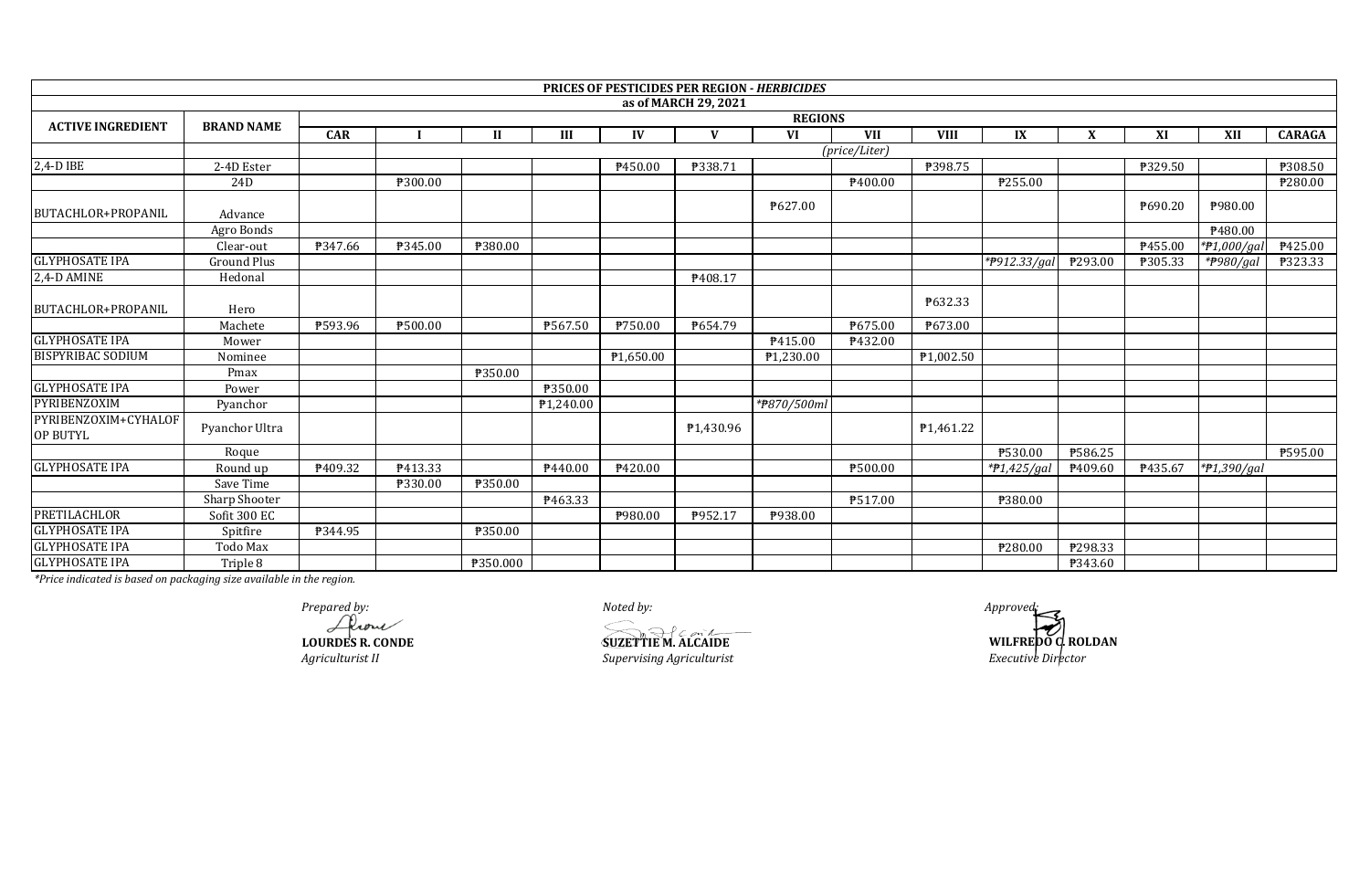|                                  |                   |                |                |              |         |                        | <b>PRICES OF PESTICIDE PER REGION - FUNGICIDES</b> |                |                     |             |             |                     |                |             |               |  |
|----------------------------------|-------------------|----------------|----------------|--------------|---------|------------------------|----------------------------------------------------|----------------|---------------------|-------------|-------------|---------------------|----------------|-------------|---------------|--|
|                                  |                   |                |                |              |         |                        | as of MARCH 29, 2021                               |                |                     |             |             |                     |                |             |               |  |
|                                  | <b>BRAND NAME</b> |                | <b>REGIONS</b> |              |         |                        |                                                    |                |                     |             |             |                     |                |             |               |  |
| <b>ACTIVE INGREDIENT</b>         |                   | <b>CAR</b>     |                | $\mathbf{I}$ | Ш       | IV                     |                                                    | <b>VI</b>      | <b>VII</b>          | <b>VIII</b> | IX          | X                   | XI             | XII         | <b>CARAGA</b> |  |
|                                  |                   |                |                |              |         |                        |                                                    |                | (price/kg.)         |             |             |                     |                |             |               |  |
|                                  | Antracole         |                |                |              |         |                        |                                                    | ₱750.00        | P645.00             |             | ₱539.00     | P <sub>400.00</sub> |                | ₱630.00     | ₱666.50       |  |
| THIOPHANATE METHYL               | Armor             |                | *#295/250ml    |              |         |                        |                                                    |                |                     |             |             |                     |                |             |               |  |
| DIFENOCONAZOLE+PROPI<br>CONAZOLE | Armure            | *#710/250ml    |                | *#780/250ml  |         |                        | *P660.78/250 ml                                    |                |                     |             | *P625/250ml |                     |                |             |               |  |
| <b>BENOMYL</b>                   | Benomax           |                |                | *#180/100g   |         |                        |                                                    |                |                     |             |             |                     |                |             |               |  |
| CHLOROTHALONIL                   | Daconil           |                |                |              |         |                        |                                                    |                |                     |             |             |                     | <b>\908.00</b> | *#890/L     |               |  |
| MANCOZEB                         | Dithane           | P618.50        | ₱520.00        | P650.00      | ₱550.00 | ₱650.00                | ₱584.77                                            | *#253/250g     | ₱535.00             |             | ₱500.00     | ₱560.00             | P556.83        | ₱560.00     | ₱543.50       |  |
| THIOPHANATE METHYL               | Fungitox          |                |                |              |         |                        |                                                    |                |                     |             |             |                     | ₱770.00        |             |               |  |
| <b>BENOMYL/ MANCOZEB</b>         | Fungufree         |                |                |              |         |                        | P394.17                                            |                |                     |             |             |                     |                |             |               |  |
| <b>COPPER HYDROXIDE</b>          | Funguran          |                |                | ₱695.00      | ₱685.00 |                        | P702.00                                            |                |                     | ₱675.00     |             | ₱662.50             |                |             | P710.00       |  |
| <b>COPPER HYDROXIDE</b>          | Funguran OH       | ₱723.07        |                |              | ₱660.00 | ₱970.00                |                                                    | ₱672.00        |                     |             |             |                     |                |             |               |  |
| <b>MANCOZEB</b>                  | Ganazeb           |                |                |              |         |                        |                                                    |                |                     |             |             |                     |                |             | P495.00       |  |
| <b>COPPER HYDROXIDE</b>          | Kocide            |                |                | ₱1,060.00    |         | P1,150.00              |                                                    |                |                     | P970.00     | P965.00     | P926.66             |                |             | ₱1,025.00     |  |
|                                  | Manager           | <b>P558.50</b> |                |              |         |                        |                                                    | ₱500.00        | ₱500.00             |             |             |                     |                |             |               |  |
| <b>MANCOZEB</b>                  | Mancozeb          |                |                |              | ₱375.00 |                        |                                                    |                | ₱550.00             |             |             |                     |                |             |               |  |
| MANCOZEB                         | Manzate           |                |                |              | P500.00 |                        | P471.50                                            |                | P <sub>470.00</sub> |             | P406.00     | ₹489.60             | P462.40        |             |               |  |
| DIFENOCONAZOLE                   | Montana           |                | *P950/500ml    |              |         |                        |                                                    |                |                     |             |             |                     |                |             |               |  |
| TEBUCONAZOLE+TRIFLOXY            | Nativo            |                |                |              |         |                        |                                                    |                |                     | ₱700.00     |             |                     |                |             |               |  |
| <b>CUPROUS OXIDE</b>             | Nordox            |                |                |              |         | $\overline{P1,550.00}$ |                                                    |                |                     | P1,650.00   |             |                     |                |             |               |  |
| MANCOZEB                         | Redeem            |                |                |              |         |                        |                                                    |                |                     | ₱390.00     |             |                     |                |             |               |  |
| DIFENOCONAZOLE                   | Score             |                | *#770/250ml    |              |         |                        |                                                    |                |                     |             |             |                     |                | *P660/250ml |               |  |
|                                  | Tango             |                |                |              |         | $\overline{P1,800.00}$ |                                                    |                |                     |             |             |                     |                |             |               |  |
| THIOPHANATE METHYL               | Topsin            |                |                |              |         |                        |                                                    | <b>P300.00</b> |                     |             |             |                     | ₱1,225.50      |             |               |  |
| MANCOZEB                         | Torogi Blue       | ₱590.10        |                |              |         |                        |                                                    |                |                     |             |             |                     |                |             |               |  |
| MANCOZEB                         | Wallop            |                |                |              |         |                        |                                                    |                |                     |             |             |                     |                | ₱375.00     |               |  |

Prepared by:

LOURDES R. CONDE

Agriculturist II

Noted by:

**SUZETTIE M. ALCAIDE** Supervising Agriculturist

Approved: WILFREDO Q. ROLDAN<br>Executive Director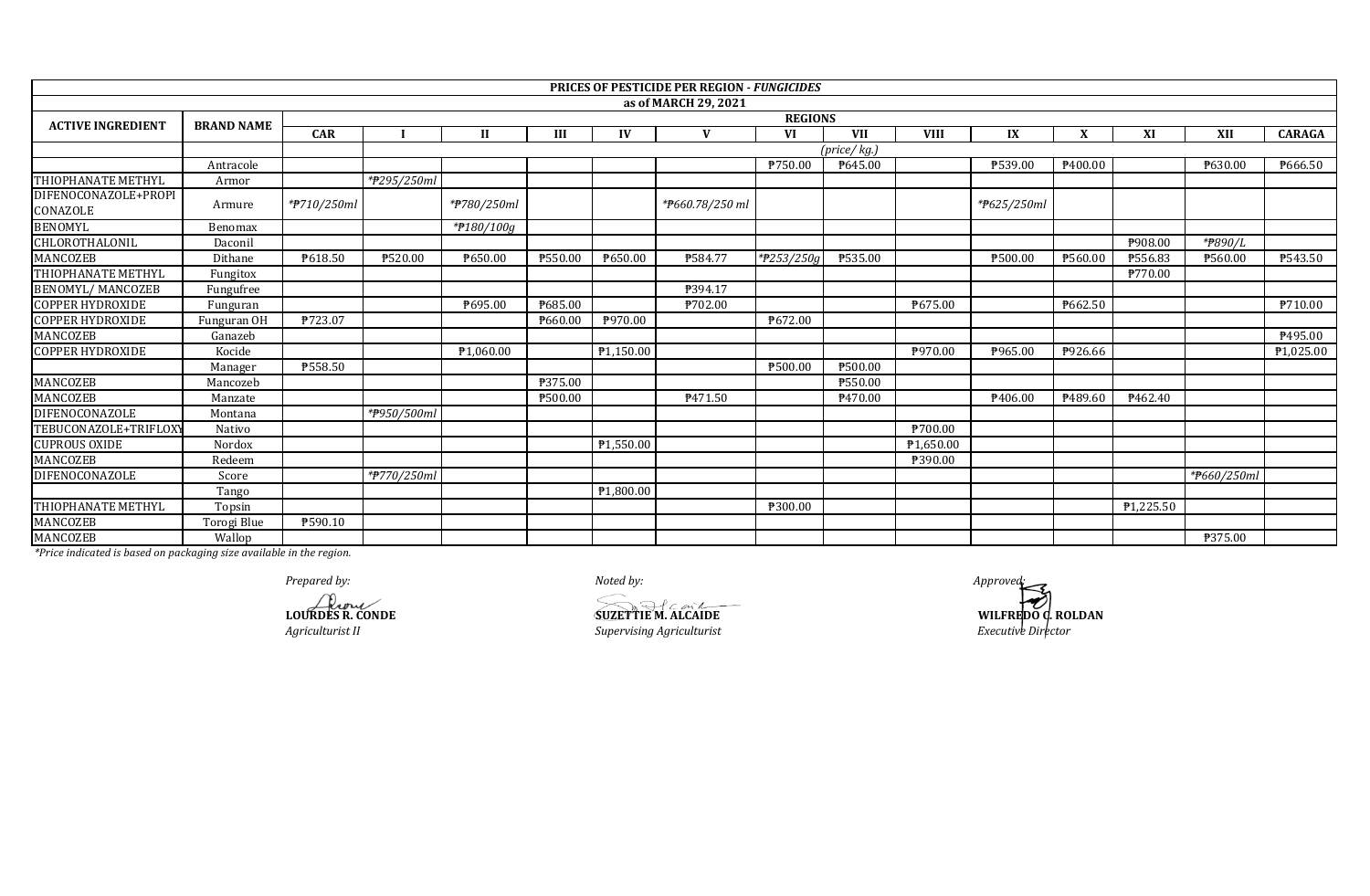|                                                              |                   |                |                       |                   |                      |                      | <b>PRICES OF PESTICIDE PER REGION - MOLLUSCICIDES</b> |           |                       |             |              |         |                         |            |                            |
|--------------------------------------------------------------|-------------------|----------------|-----------------------|-------------------|----------------------|----------------------|-------------------------------------------------------|-----------|-----------------------|-------------|--------------|---------|-------------------------|------------|----------------------------|
|                                                              |                   |                |                       |                   |                      | as of MARCH 29, 2021 |                                                       |           |                       |             |              |         |                         |            |                            |
| <b>ACTIVE INGREDIENTS</b>                                    | <b>BRAND NAME</b> | <b>REGIONS</b> |                       |                   |                      |                      |                                                       |           |                       |             |              |         |                         |            |                            |
|                                                              |                   | <b>CAR</b>     |                       | Н                 | III                  | IV                   |                                                       | VI        | <b>VII</b>            | <b>VIII</b> | IX           |         | XI                      | XII        | <b>CARAGA</b>              |
|                                                              |                   |                |                       |                   |                      |                      |                                                       |           | (price/kg.)           |             |              |         |                         |            |                            |
| NICLOSAMIDE & NICLOSAMIDE                                    | Bayluscide        |                | * <del>P</del> 85/35g | *#1,080/L         | *#1,081/L            | *#1,230/L            | *#1,101.21/L                                          |           | P1,200.00             | P1,250.00   | *P1,042.00/L |         | *#1,093.2/L *#1,099.2/L | *#545.00/L | * <del>P</del> 1,188.16/L  |
| <b>ETHANOLAMINE SALT</b>                                     |                   |                |                       |                   |                      |                      |                                                       |           |                       |             |              |         |                         |            |                            |
| METALDEHYDE                                                  | Bayonet           | ₱292.50        |                       |                   | ₱295.00              | ₱300.00              | ₱286.23                                               | P271.00   | ₱288.33               | P299.58     | P257.50      | P294.33 |                         | ₱280.00    | ₱338.75                    |
|                                                              | Cimarron          |                |                       |                   |                      |                      |                                                       | P908.00   | * <del>P</del> 80/35g | P835.55     |              | P765.00 |                         |            |                            |
| NICLOSAMIDE & NICLOSAMIDE<br><b>ETHANOLAMINE SALT</b>        | Hit               | *#85/35g       | * <del>P</del> 95/35g | <b>\\$</b> 885.00 |                      | *#900/350g           | *P891.25/350g                                         |           |                       |             |              |         |                         |            |                            |
| NICLOSAMIDE ETHANOLAMINE SALT                                | Laser             |                |                       | <b>P850.00</b>    |                      |                      |                                                       |           |                       |             |              |         |                         |            |                            |
| NICLOSAMIDE ETHANOLAMINE SALT                                | Maskada           |                |                       |                   |                      |                      |                                                       |           |                       |             |              |         |                         |            | P955.00                    |
|                                                              | Maso              |                |                       |                   |                      |                      |                                                       | *#943/box |                       |             |              |         |                         |            |                            |
| METALDEHYDE, NICLOSAMIDE, &                                  | Moluxide          |                |                       |                   |                      |                      |                                                       |           |                       |             |              |         | <b>P775.00</b>          |            |                            |
| NICLOSAMIDE ETHANOLAMINE SALT                                |                   |                |                       |                   |                      |                      |                                                       |           |                       |             |              |         |                         |            |                            |
| NICLOSAMIDE ETHANOLAMINE SALT                                | Niclomax          |                |                       |                   | <b>P785.00</b>       | *#830/L              | *P841.86/350g                                         |           |                       |             |              |         |                         |            |                            |
|                                                              | Niclos M          |                |                       |                   |                      |                      |                                                       |           | ₹880.00               |             |              |         |                         |            |                            |
|                                                              | Padan             |                |                       |                   |                      |                      |                                                       |           |                       |             |              |         | *P934.63/L              |            |                            |
| NICLOSAMIDE & NICLOSAMIDE<br><b>ETHANOLAMINE SALT</b>        | Parakuhol         |                |                       |                   |                      |                      |                                                       |           |                       |             | *#725/350g   | *#943/L | *#785.8/L               | *#70/35g   | *P846/L                    |
| NICLOSAMIDE ETHANOLAMINE SALT                                | Primalex          |                |                       |                   |                      |                      |                                                       |           |                       |             |              |         |                         |            | ₱820.00                    |
| NICLOSAMIDE ETHANOLAMINE SALT                                | Shatter           |                |                       |                   |                      |                      |                                                       |           |                       | P1,014.55   |              |         |                         |            |                            |
|                                                              | Snailmate         |                |                       |                   |                      | * $P850/350 g$       |                                                       |           |                       |             |              |         |                         |            |                            |
| METALDEHYDE, NICLOSAMIDE, &<br>NICLOSAMIDE ETHANOLAMINE SALT | Snailkill         | P244.00        | ₱250.00               |                   | ₱230.00              |                      |                                                       |           |                       |             | P249.33      |         |                         |            |                            |
| NICLOSAMIDE ETHANOLAMINE SALT                                | Surekill          |                | $*$ P102.5/35g        | *P1,020/box       | $*$ <b>P</b> 120/35g |                      | *#1,049/350g *#968/box                                |           | <b>P880.00</b>        | P1,086.77   |              |         | P948.00                 |            | *#950/350g   *#1,047.6/box |
| NICLOSAMIDE ETHANOLAMINE SALT                                | Tagluscide        |                |                       | ₹800.00           |                      |                      |                                                       |           |                       |             | *P872.5/350g |         |                         |            |                            |
| METALDEHYDE                                                  | Thump             |                |                       |                   |                      |                      |                                                       | ₱225.00   |                       |             |              | P259.00 |                         | ₱285.00    |                            |

Prepared by:

LOURDES R. CONDE Agriculturist II

Noted by:

**SUZETTIE M. ALCAIDE** Supervising Agriculturist

*Approved*<br>
WILFREDO C ROLDAN<br>
Executive Director